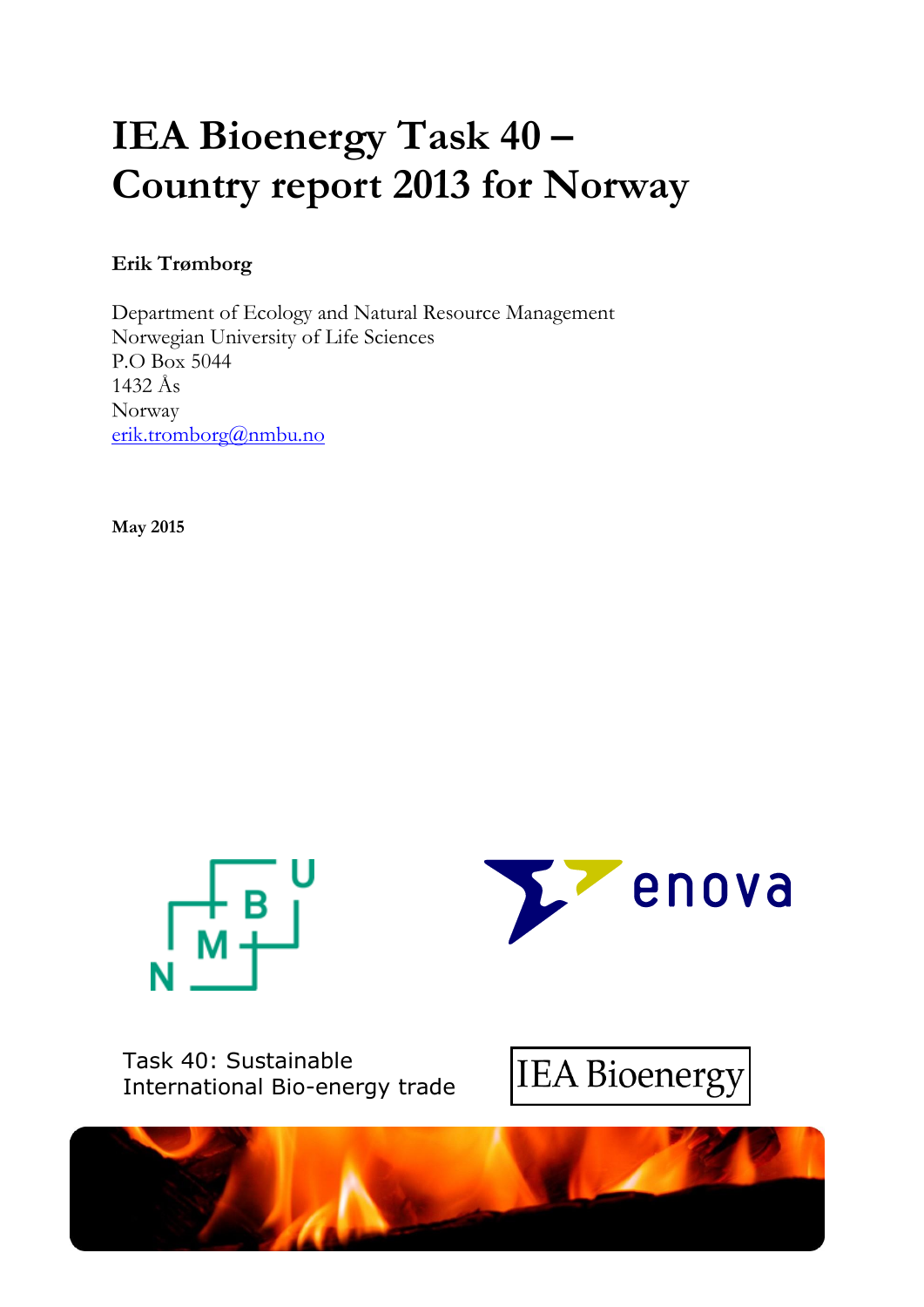#### **EXECUTIVE SUMMARY**

This report is a part of the work of IEA Bioenergy Task 40 working group-"Sustainable International Bioenergy Trade: Securing Supply and Demand" and gives a picture of the situation regarding bioenergy in Norway for the year 2013. Previous country reports for Norway are available at ww.bioenergytrade.org.

Norway has large resources of oil and gas. Oil and gas extraction including services accounted for 20% of GDP in Norway in 2013, but is expected to decline in the coming years as a result lower prices and less available resources. The production of hydro electric power is also high in a European scale; the Norwegian production corresponds to about 40% of the production in EU 27. The net domestic energy consumption is only about 10 % of the production of primary energy carriers. Bioenergy constitutes 7% of the domestic consumption, electricity 51% and fossil fuels 42%.

Norway's targets for GHG emissions and implementation of the EU directive regarding the use of energy from renewable resources (RES) with a RES target of 67.5% by 2020, has resulted in new policy means for renewable energy. One important measure to fulfil the renewable energy targets is the establishment of a joint Norwegian-Swedish electricity certificate market in 2012 that will result in 13TWh new renewable power product by 2020, which corresponds to a 10-15% annual increase. The parliament has also adopted a resolution asking the Government to introduce a ban on heating based on fossil fuels in households and for base loads in other buildings in 2020, and a resolution asking the Government to establish a goal for energy efficiency measures in buildings. The national target of

50 PJ (14 TWh) increased use of bioenergy by 2020, almost a doubling of the current production is still in place.

Statistics Norway reports the gross biomass consumption in 2013 to be 56.2 PJ/15.6 TWh including biomass use in district heating. About 40% of the consumption is heat produced in wood stoves in private households, 15% is biomass in district heating and 25% is use of biomass for internal heating and drying in industries (mainly forest industries) and 10% is use of biofuels in road transport. Warmer winters and more use of heat pumps have reduced the fire wood consumption in private households the last years. The industrial use of bioenergy is reduced by 50% from 2011 to 2013 due to close down of pulp and paper plants. The use of biomass in district heating is increasing steadily.

About 10% of the bioenergy consumed origin from import of which biodiesel is the main imported product. Import volumes have been relatively stable the last years, but export of wood pellets and biodiesel are reduced due to reduced domestic production.

The main barriers for increased use of bioenergy in Norway are relatively low prices of electricity in relation to the investment costs for bioenergy systems. Air to air heat pumps play an increasing role in detached houses and larger heat pumps with heat exchange to ground or sea water as a major competitor to biomass systems. In existing buildings, increased used of bioenergy is in the short run limited to current infrastructure, water born heat distribution and chimneys in private households. 75% of the buildings for living and 50% of the buildings in the service sectors are based on heating by electric space heaters. 30-35% increase in the production of bioenergy is possible by 2020 of a 10% blend in road transport is implemented and oil burners are partly converted to bio burners and area based heating systems.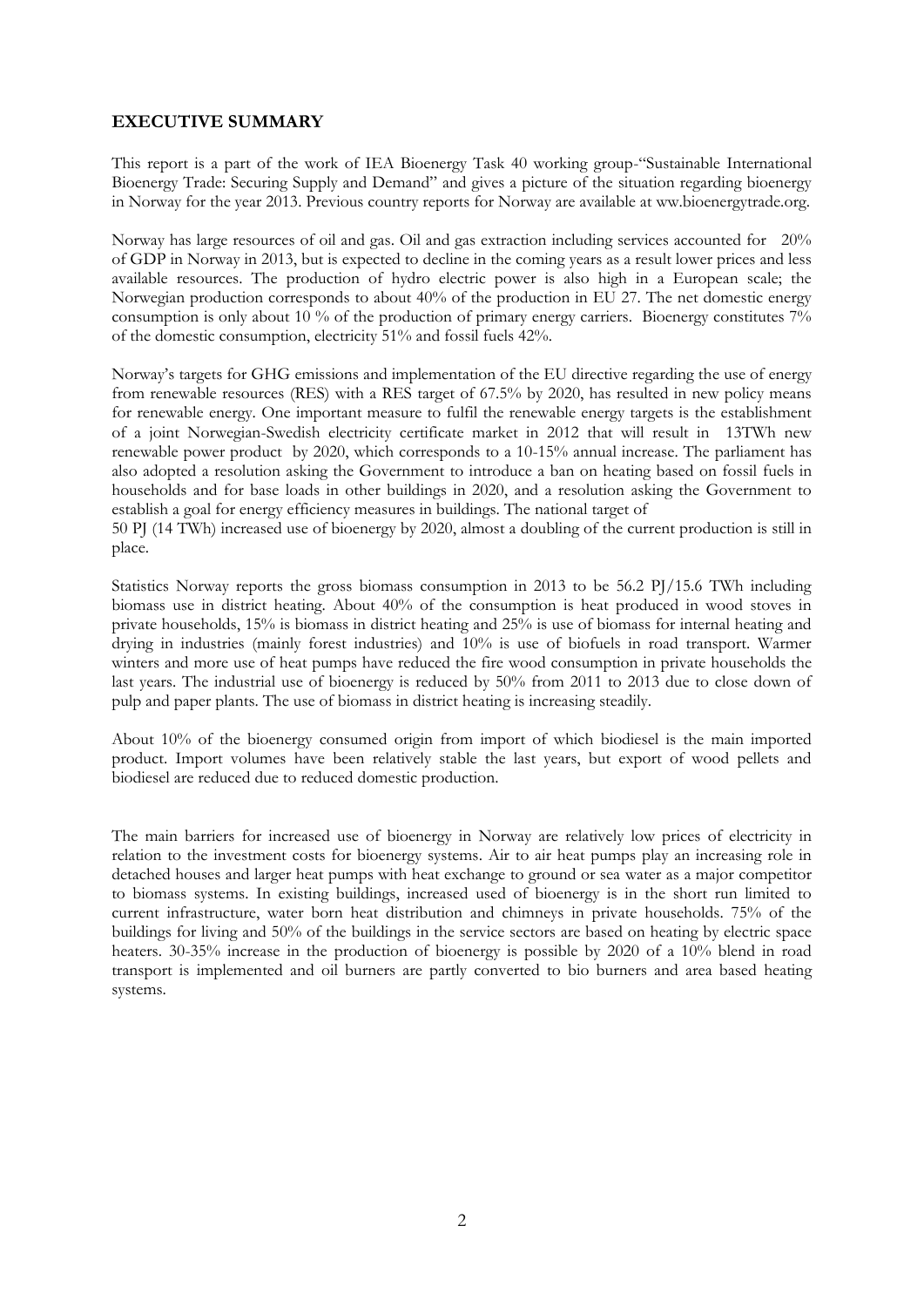## **CONTENT**

| 1.  |                                                          |
|-----|----------------------------------------------------------|
| 1.1 |                                                          |
| 1.2 |                                                          |
| 1.3 |                                                          |
| 1.4 |                                                          |
| 2.  | DOMESTIC BIOMASS RESOURCES, CURRENT USE, TRENDS AND MAIN |
| 2.1 |                                                          |
| 2.2 |                                                          |
| 3.  | POLICY SUPPORT AND EXPECTED BIOMASS USE IN 2020 10       |
| 3.1 |                                                          |
| 3.2 |                                                          |
| 3.3 |                                                          |
| 4.  |                                                          |
| 5.  |                                                          |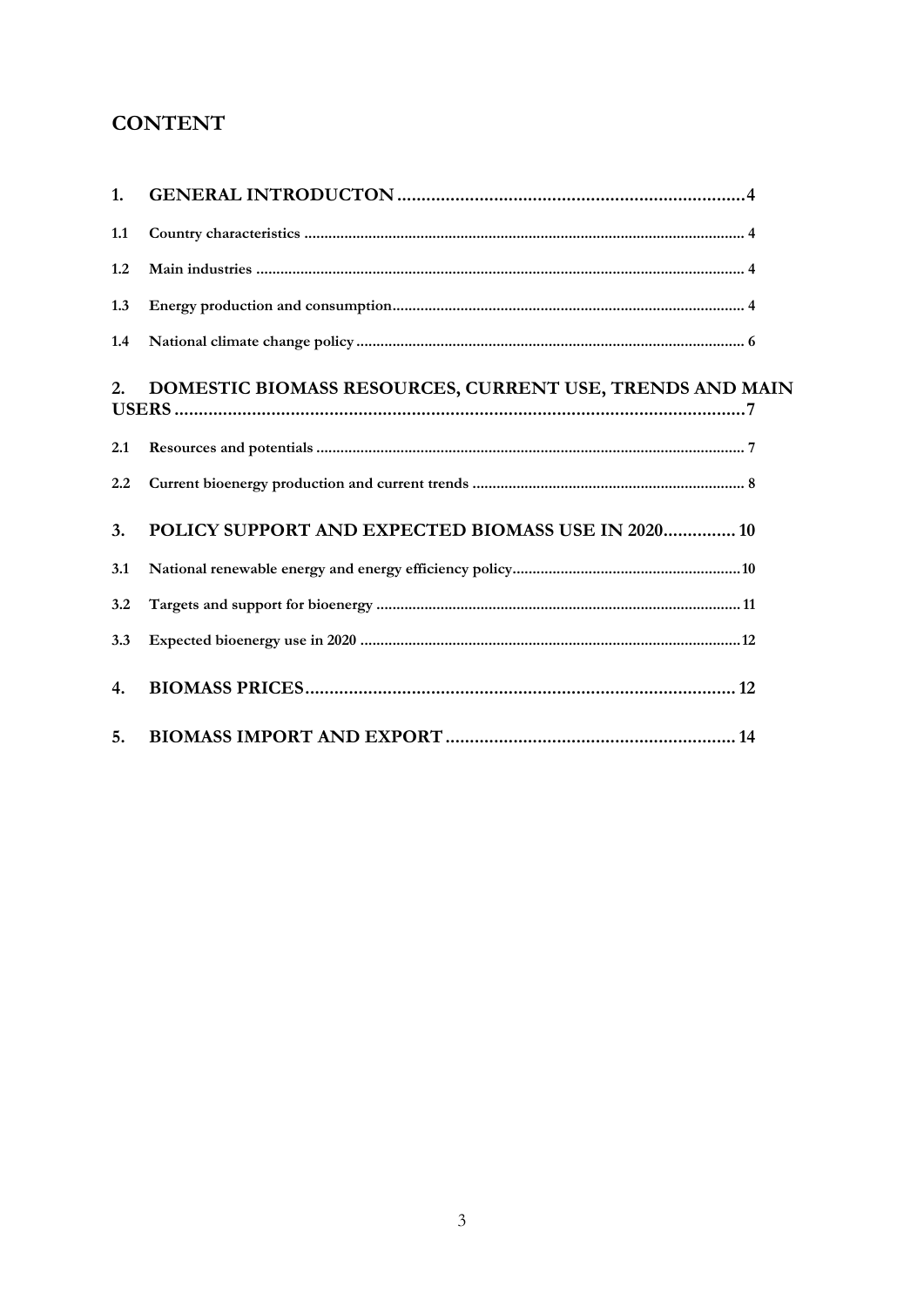# <span id="page-3-0"></span>**1. GENERAL INTRODUCTON**

### <span id="page-3-1"></span>**1.1 Country characteristics**

With a land area of 304 280 km2 and 5.1 million inhabitants, Norway has the lowest population density in Europe after Iceland, with 17 inhabitants per  $km<sup>2</sup>$ . A rough climate, poor soil and difficult terrain mean that a large part of the country is unsuitable for settlements or agriculture. Almost 80 per cent of the population live in urban settlements, where the population density is 1 904 per km<sup>2</sup>. (https://www.ssb.no/befolkning/statistikker/beftett/aar). Most of the pressure on areas is therefore concentrated around urban settlements and adjacent agricultural and forest areas. However, the pressure is also increasing in sparsely populated areas due to the construction of roads, holiday houses and power lines etc.

The real GDP increased but increased by 2.7% in 2013. Oil and gas extraction including services accounted 20% of GDP in 2013 (Statistics Norway 2015a).

#### <span id="page-3-2"></span>**1.2 Main industries**

Table 1 shows the economic importance of selected sectors in Norway.

**Table 1. Share of GDP by kind of main activity in Norway 2013.**

| Sector/industry                                  | Percentage of total GDP |
|--------------------------------------------------|-------------------------|
| Agriculture, forestry and fishing                | $1\frac{0}{0}$          |
| Manufacturing, mining, electricity, building and | $14\%$                  |
| construction                                     |                         |
| Oil and gas extraction including services        | $20\%$                  |
| Communication and transport                      | $4\frac{0}{0}$          |
| Other services                                   | 39 $\%$                 |
| General government                               | $16\%$                  |
| Commodities, vehicle repairs                     | $6\%$                   |
| Agriculture, forestry and fishing                | $1\%$                   |

Source: Statistics Norway 2015a. National accounts: www.ssb.no

#### <span id="page-3-3"></span>**1.3 Energy production and consumption**

Large resources of oil and gas make Norway an energy nation. The production of hydro electric power is also high in a European scale, the Norwegian production in 2009 corresponds to 39% of the production in EU 27 and 7.3% of the total renewable energy production in EU-27 (Eurostat 2011). As seen by [Table 2](#page-4-0) the net domestic energy consumption is only about 8% of the production of primary energy carriers. Bioenergy constitutes 6% of the domestic consumption, electricity 49% and fossil fuels 45%.

Norway has a high share of electricity in its energy consumption [\(Figure 1\)](#page-4-1). Power consumption per capita is roughly 10 times the world average. Reasons for this include extensive power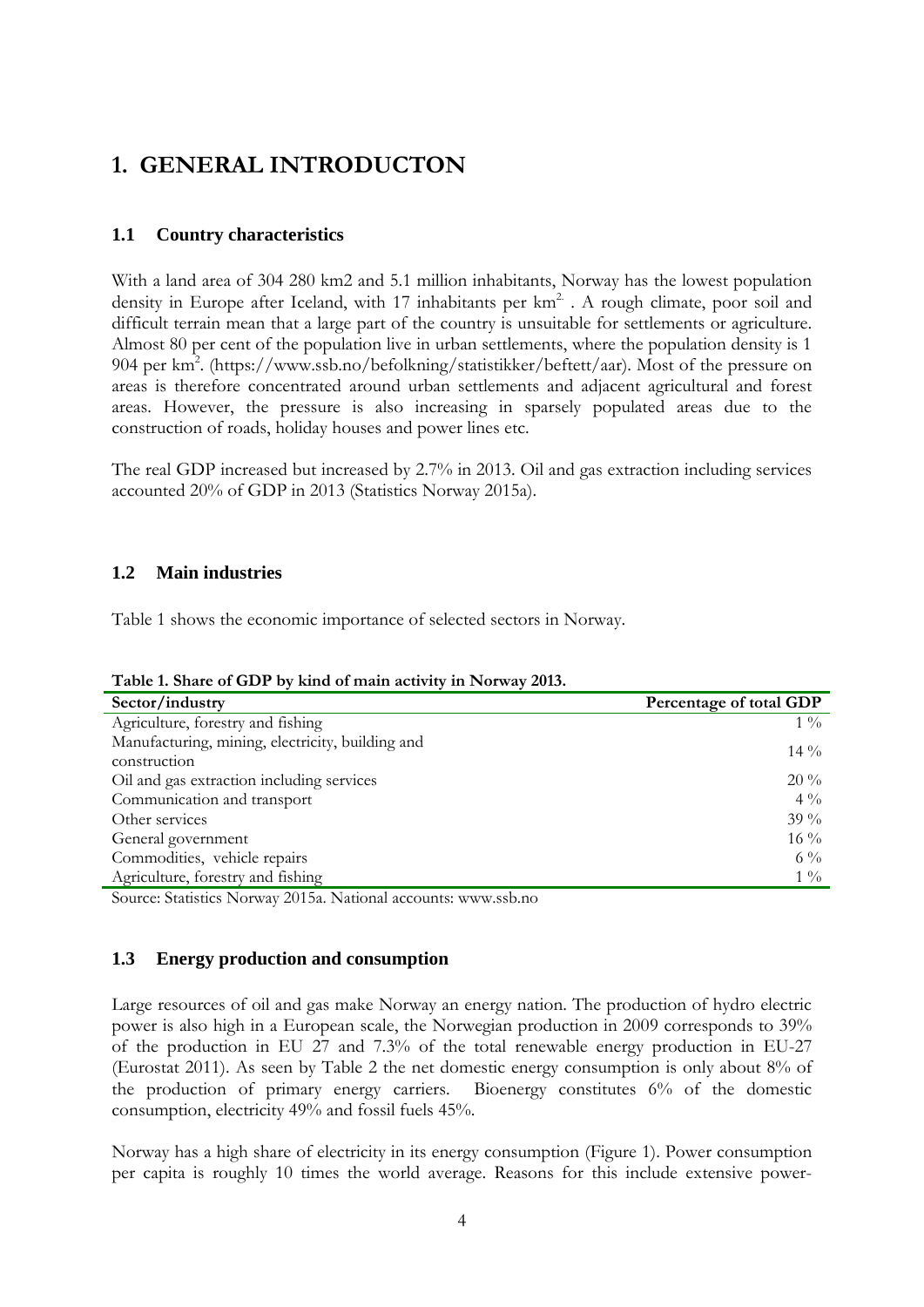intensive manufacturing, and the fact that electricity is a more common source of heating than in other countries.

| Energy source                      | Production of<br>primary energy<br>carriers | Total domestic<br>energy supply $\frac{1}{1}$ | Net consumption for<br>energy use |
|------------------------------------|---------------------------------------------|-----------------------------------------------|-----------------------------------|
| Biofuels and waste                 | 57.9                                        | 63.2                                          | 42.5                              |
| <b>Fossil fuels</b>                | 7621.6                                      | 759.9                                         | 329.2                             |
| Hydroelectricity<br>and wind power | 427.8                                       | 453.2                                         |                                   |
| Electricity                        |                                             |                                               | 393.4                             |
| District heating                   |                                             |                                               | 17.6                              |
| Total                              | 8150.9                                      | 1276.3                                        | 775.6                             |

<span id="page-4-0"></span>

| Table 2. Energy production and domestic use 2013 (PJ). Source: Statistics Norway (2015). |  |  |  |  |
|------------------------------------------------------------------------------------------|--|--|--|--|
|                                                                                          |  |  |  |  |

1) Net domestic availability (production-export + import + change in stock) Sources: Statistics Norway [\(www.ssb.no\)](http://www.ssb.no/), Table 09380.

When a biomass share of waste of 50% in district heating is assumed, bioenergy constituted about 6.5% of net domestic energy consumption in 2013.

The energy use of 775.6 PJ is allocated on sector in Figure 1.



#### <span id="page-4-1"></span>**Figure 1. Energy consumption by sector 2013 (PJ). Source: Statistics Norway (2015)**

The Norwegian electricity production is characterized by high dependence of hydro electric power, variation in annual production and limited, but increasing transmission possibilities for export-import. 96.7% of the electricity production in Norway is hydro electric power, 2.3% thermal power and 1.04% wind power (2012 figures from Statistic Norway 2015). The installed capacity increased steadily up to around 1990. Since 1990, policies have developed towards more focus on environmental objectives such as preservation of water falls. As a result, there has been very limited growth of hydropower capacity in recent years. More remodelling of existing plants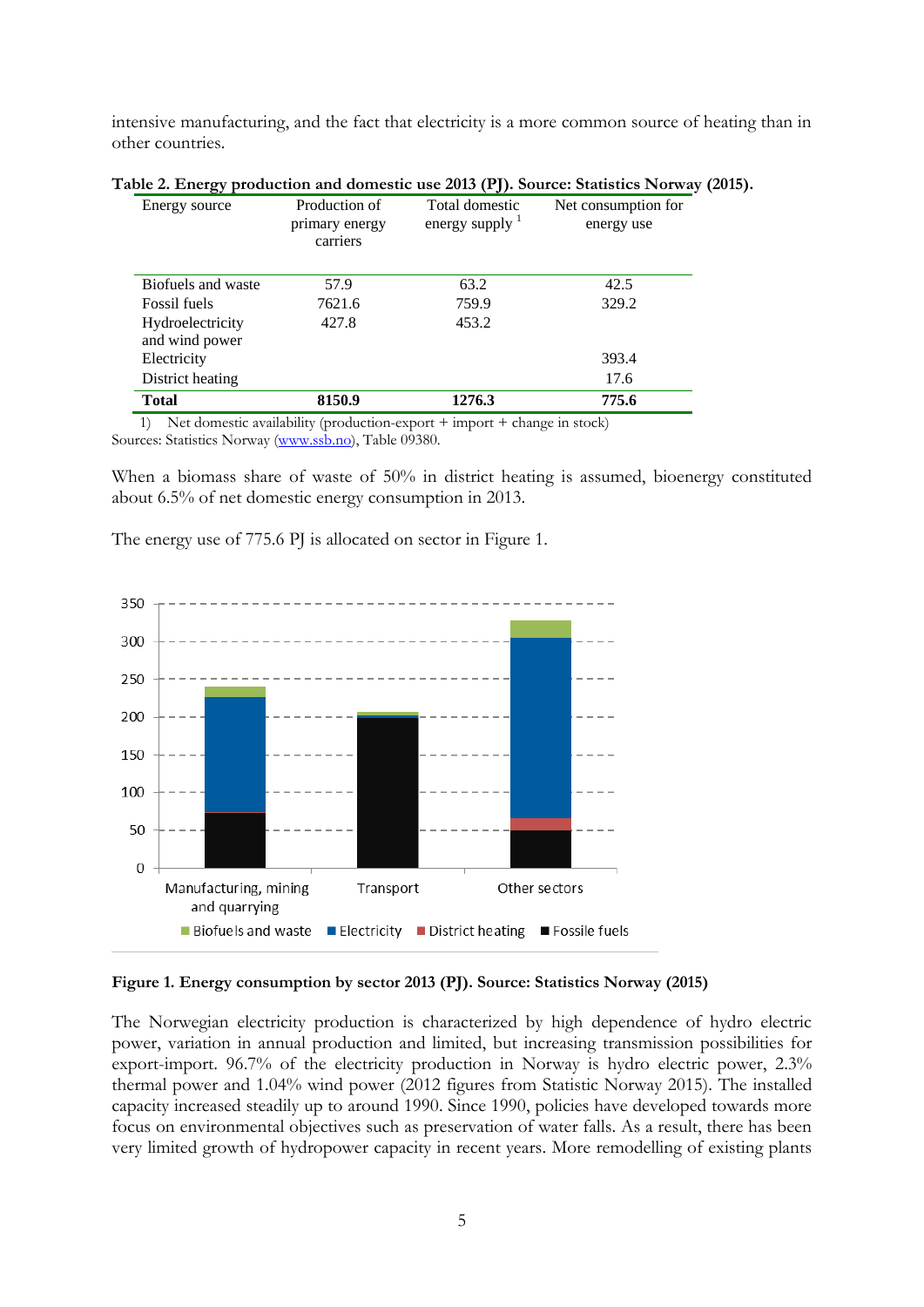and investments in small hydro-electric power stations, wind-power and a few CHP plants have increased the capacity somewhat in recent years.

## <span id="page-5-0"></span>**1.4 National climate change policy**

On 28 March 2008 the white paper on Norwegian Climate Policy was adopted by Stortinget (The Norwegian Parliament) with several amendments which strengthen both the emission reduction targets and the measures in order to reach them St.meld. nr. 24 (2006-2007). All parties in the parliament (the "Storting") except the right wing party Fremskrittspartiet, supported the paper and made an agreement with the following main principles:

- The polluter pay-principle
- The precautionary principle
- General policy means shall be central
- The climate policy must give significant reductions in emissions both in Norway and abroad
- The possibility to use other policy means than quotas and fees

In 2012 a similar agreement was made in connection with the Parliaments treatment of the white paper regarding the Norwegian climate policy (Meld. St. 21 2011–2012).

The overall objectives for the Norwegian climate policy are:

- Norway will exceed its Kyoto commitment by 10 percentage points in the first commitment period.
- Until 2020, Norway will make a commitment to reducing global greenhouse gas emissions by an amount corresponding to 30 per cent of Norway's emissions in 1990.
- Norway will be carbon neutral in 2050.
- As part of a global and ambitious climate agreement where other industrialised countries also make major commitments, Norway will have a binding target of carbon neutrality by 2030 at the latest. It means that Norway will ensure for reductions in emissions that are equivalent to Norwegian emissions in 2030

In addition to the overarching objectives on emission reductions there is a consensus, through the agreement on climate policy on a series of measures that will be implemented in Norway. These include:

- Implementing climate and technology investment, funded through the yield from a new fund for climate, renewable energy and energy restructuring.
- Phasing out fossil heating oil.
- Stricter energy requirements for the building sector.
- Continuing to increase climate research.
- Maintaining or increasing the carbon stores in the forest.
- Contributing to developing biogas in Norway.
- Seeking to ensure that the growth in passenger transport in the city areas is absorbed by public transport, bicycles and walking.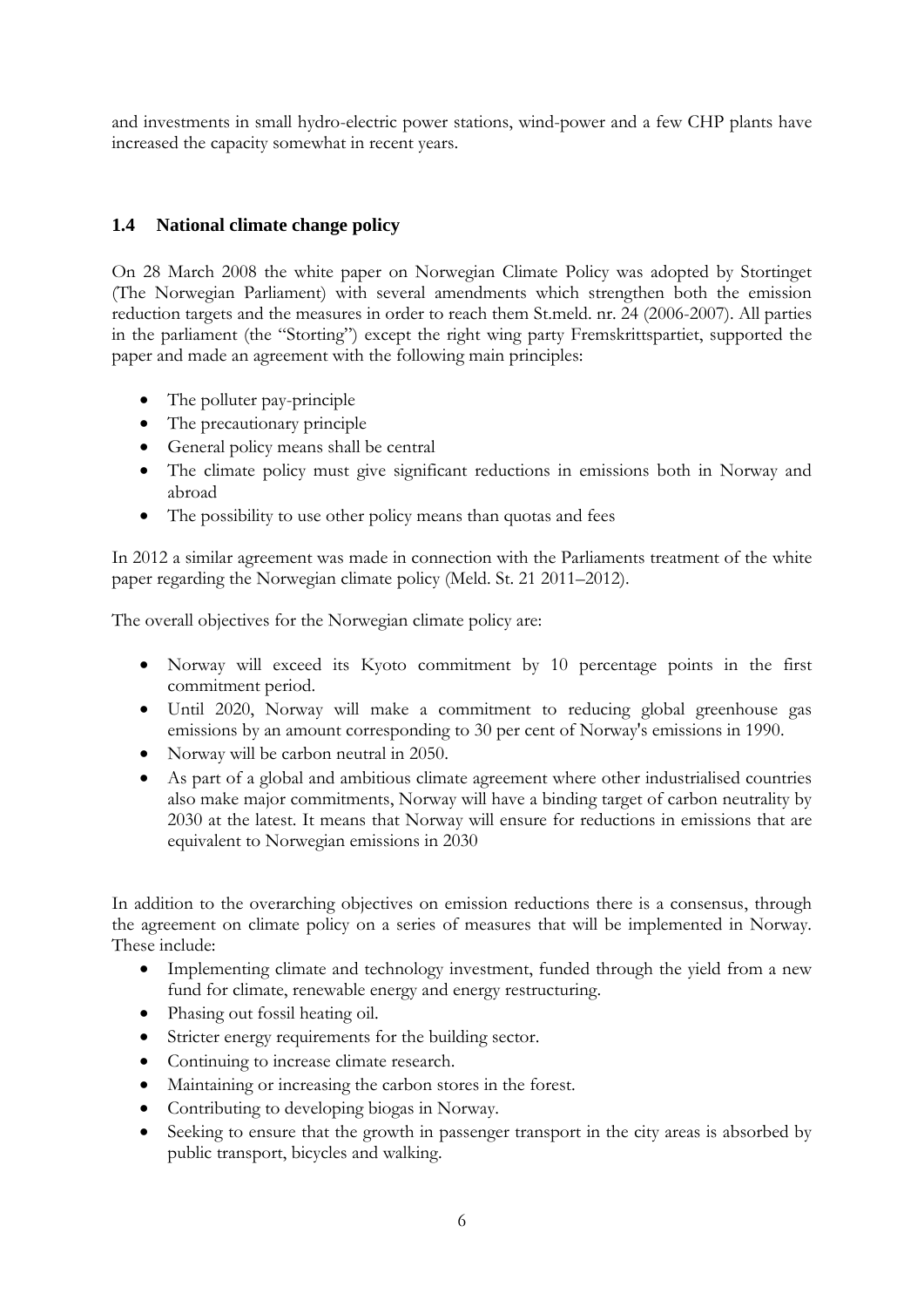- The car taxes shall be used to contribute to getting a more environmentally- and climatefriendly vehicle fleet.
- Strengthening the role of the railway in the transport system.

# <span id="page-6-0"></span>**2. DOMESTIC BIOMASS RESOURCES, CURRENT USE, TRENDS AND MAIN USERS**

#### <span id="page-6-1"></span>**2.1 Resources and potentials**

Forest resources represent the major potential for increased bioenergy production in Norway. The potential increase varies in different studies according to assumptions. A doubling of the current production is possible within the current sustainability policies. However, biomass represents the lower values of forest biomass and increased harvest is dependent on sales of traditional roundwood assortments to especially the sawmills. Bergseng et al. (2012) estimated the potential increased biomass supply at the harvesting level to be 20-25 PJ of which the harvesting residuals represented the major part. The potential will be larger if more of existing roundwood harvest is directly used for energy production in stead of use by the forest industries or if the harvest increased to the sustainable level. Agricultural land can also be used for energy crops, but limited availability of agricultural land limits the potential (agricultural land covers 3.2% of total land area). The distribution of productive forest area is shown in Figure 2. The theoretical potential, if all biomass resources where used for energy production would be around 180-210 PJ (50-55 TWh). The potential for biogas production in Norway is estimated to be around 8 PJ (NOU 2012:9)

Resource availability is not seen as a constraint to increased use of bioenergy in Norway. However, in the short run, increased supply of biomass require increased prices in order to be mobilized for deliveries. Hence the cost of biomass compared to other energy carriers is a major challenge.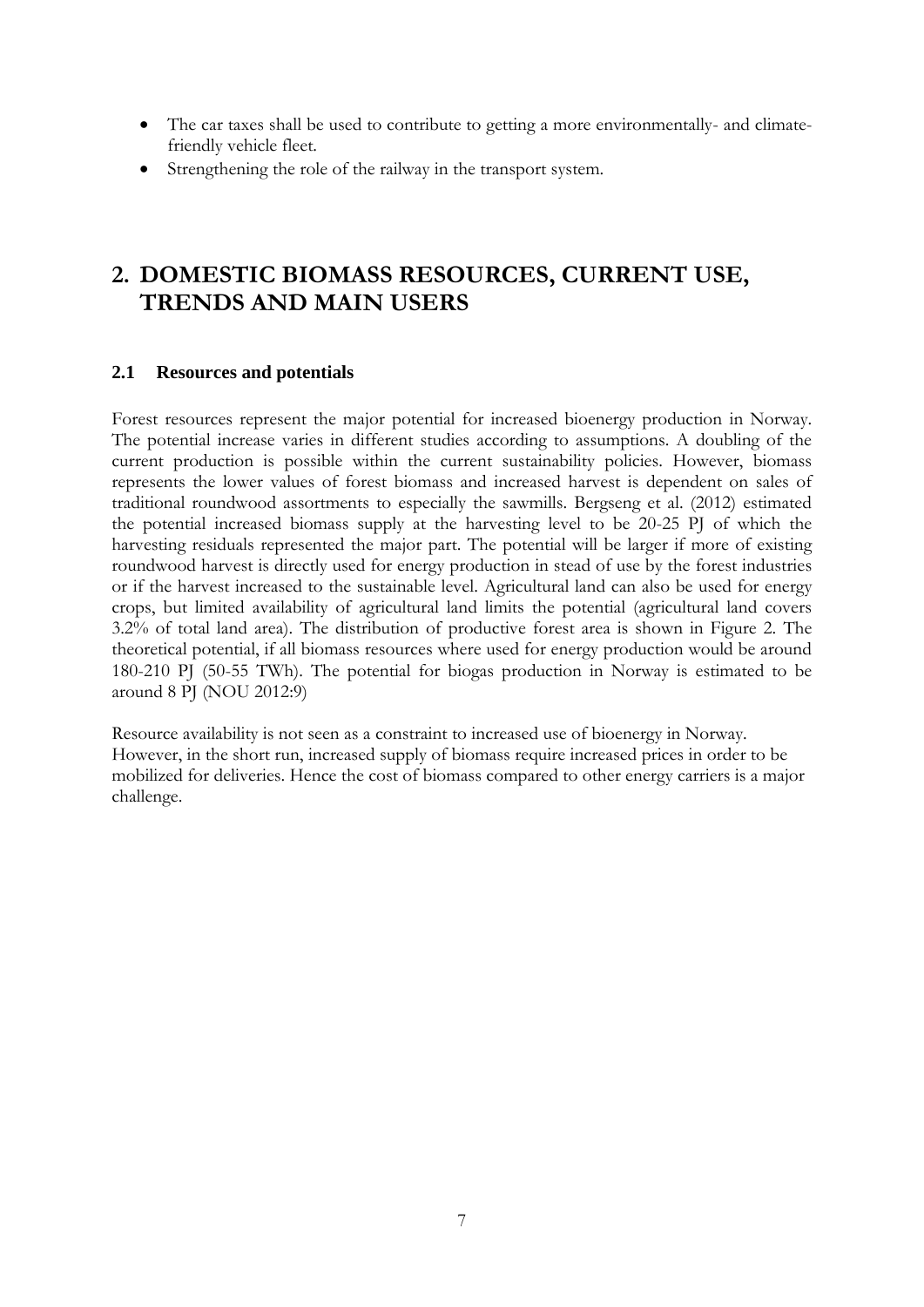

**Figure 2. Productive forest area, by municipality. 2012.**

### <span id="page-7-0"></span>**2.2 Current bioenergy production and current trends**

Statistics Norway reports the total bioenergy consumption in 2013 to be 63.2 PJ including biomass use in district heating. Table 3 gives an overview of the developments in

|                                           | 2009   | 2010    | 2011    | 2012    | 2013    |
|-------------------------------------------|--------|---------|---------|---------|---------|
|                                           |        |         |         |         |         |
| Primary energy production                 | 53.7   | 62.8    | 66.3    | 65.6    | 57.9    |
| Imports                                   | 5      | 6.8     | 7.4     | 7.1     | 7.1     |
| <b>Exports</b>                            | 0.1    | 0.3     | 3.8     | 3.4     | 1.8     |
| Total energy supply                       | 58.6   | 69.3    | 69.9    | 69.2    | 63.2    |
| Transformation                            | $-12$  | $-15.4$ | $-17.6$ | $-20.2$ | $-20.7$ |
| In thermal power plants                   | $-0.9$ | $-1.3$  | $-1.3$  | $-0.9$  | $-0.7$  |
| In combined heat and power plants         | $-4.8$ | $-6.3$  | $-8.6$  | $-10$   | $-10.4$ |
| In district heating plants                | $-6.4$ | $-7.8$  | $-7.7$  | $-9.3$  | $-9.6$  |
| Final consumption                         | 46.6   | 53.9    | 52.3    | 49      | 42.5    |
| Manufacturing, mining and quarrying       | 15.1   | 18      | 19.9    | 14.7    | 13.9    |
| Manufacture of paper and paper products   | 9.7    | 11.7    | 13.4    | 7.7     | 6.7     |
| Other manufacturing                       | 3.1    | 3.5     | 3.7     | 3.4     | 3.5     |
| Other industries                          | 2.3    | 2.8     | 2.8     | 3.6     | 3.7     |
| Transport                                 | 3.9    | 4.8     | 4.7     | 5.4     | 5.2     |
| Other sectors                             | 27.6   | 31      | 27.7    | 28.9    | 23.4    |
| Households                                | 26.6   | 29.8    | 26.3    | 27.4    | 22.0    |
| Private and public services, incl defence | 0.5    | 0.9     | 0.9     |         | 0.9     |

| Table 3. Domestic bioenergy (biofuel and waste) production and consumption 2009-2013. PJ. |  |
|-------------------------------------------------------------------------------------------|--|
| Source: Statistics Norway 2015X.                                                          |  |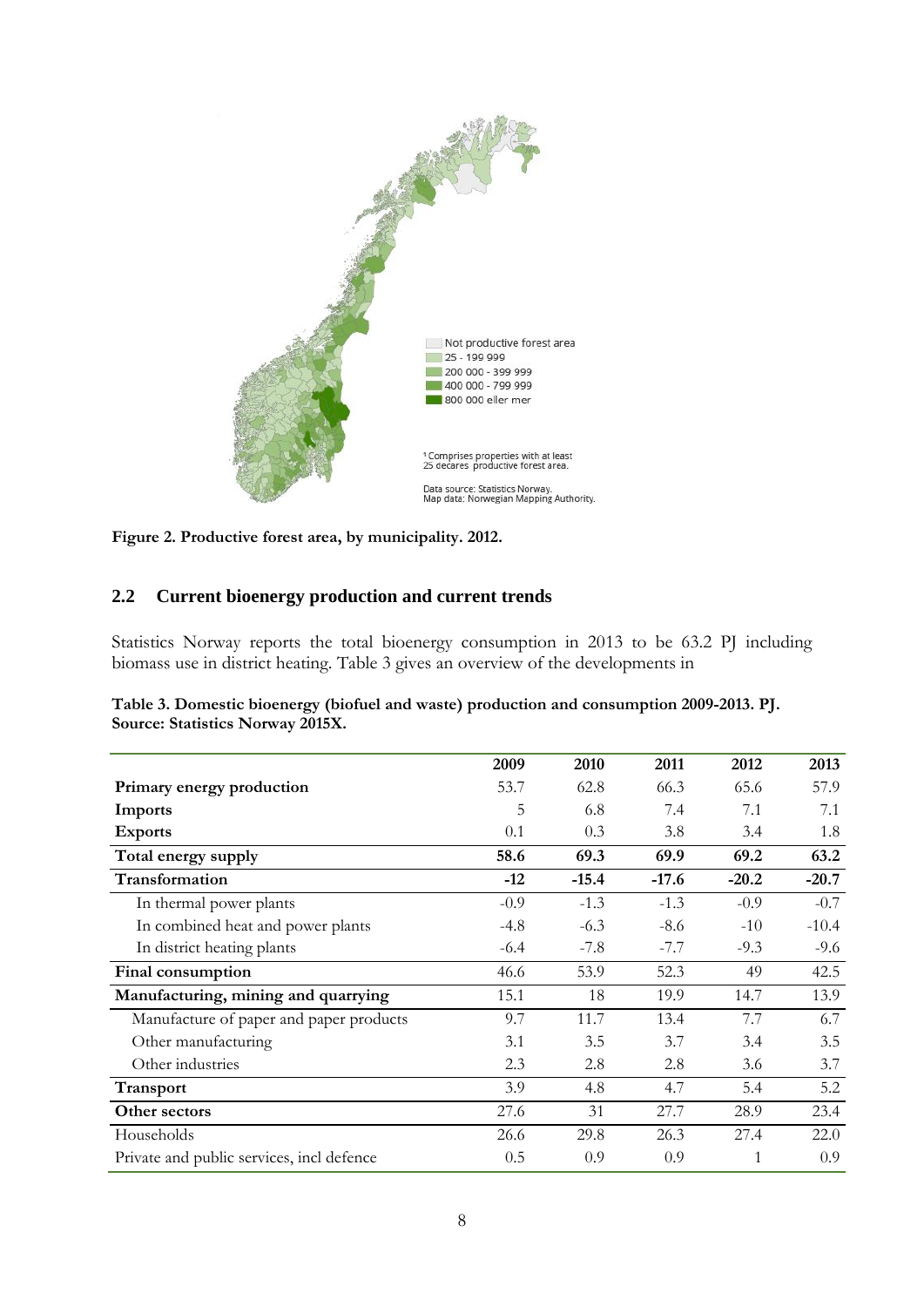The consumption of biomass in private household declined by 5.4 PJ from 2012 to 2013. The use of biomass in households is mainly firewood, which vary by outdoor temperatures. Milder winters combined with increased use of air to air heat pumps seem to cause a negative trend in firewood consumption. The conversion from old wood stoves to modern wood stoves with improved energy efficiency and reduced particle emission, caused reduces biomass consumption but increased heat deliveries that are not visible in the statistics.

The reduced activities and close down of pulp and paper plants have reduced the production of bioenergy in the manufacturing sector.

The electricity production based on biomass is around 3.4 TWh/12 PJ and based on biomass mainly from waste and wastewood in mainly CHP plants.

The use of district heating is steadily increasing. Figure 3 shows the fuel used in district heating. As illustrated by the figure, biomass including waste is increasing. The use of oil in district heating is declining, but in 2010, the cold winter demanded increased use of oil as peak load. District heating prices in Norway are linked to electricity prices (power prices, el-specific taxes and grid tariffs). Lower power prices reduce the profitability and also the potential for district heating as larger heat pumps are installed in many buildings. The growth in area based heating systems are in smaller/local area systems mainly expansion of existing district heating systems.



**Figure 3. Net production of district heating by type of heat central 2004-2013. PJ. Source: Statistics Norway 2015d.**

There were 6 wood pellets producers in Norway in 2013. The production declined significantly from 124 000 tonnes in 2012 to 49 000 tonnes in 2013, mainly caused by the close down of the large pellets plant Biowood at Averøya. The consumption of pellets increased however from 66 000 tonnes in 2012 to 94 000 tonnes in 2013, mainly due to increased use of wood pellets in district heating plants (Nobio 2014).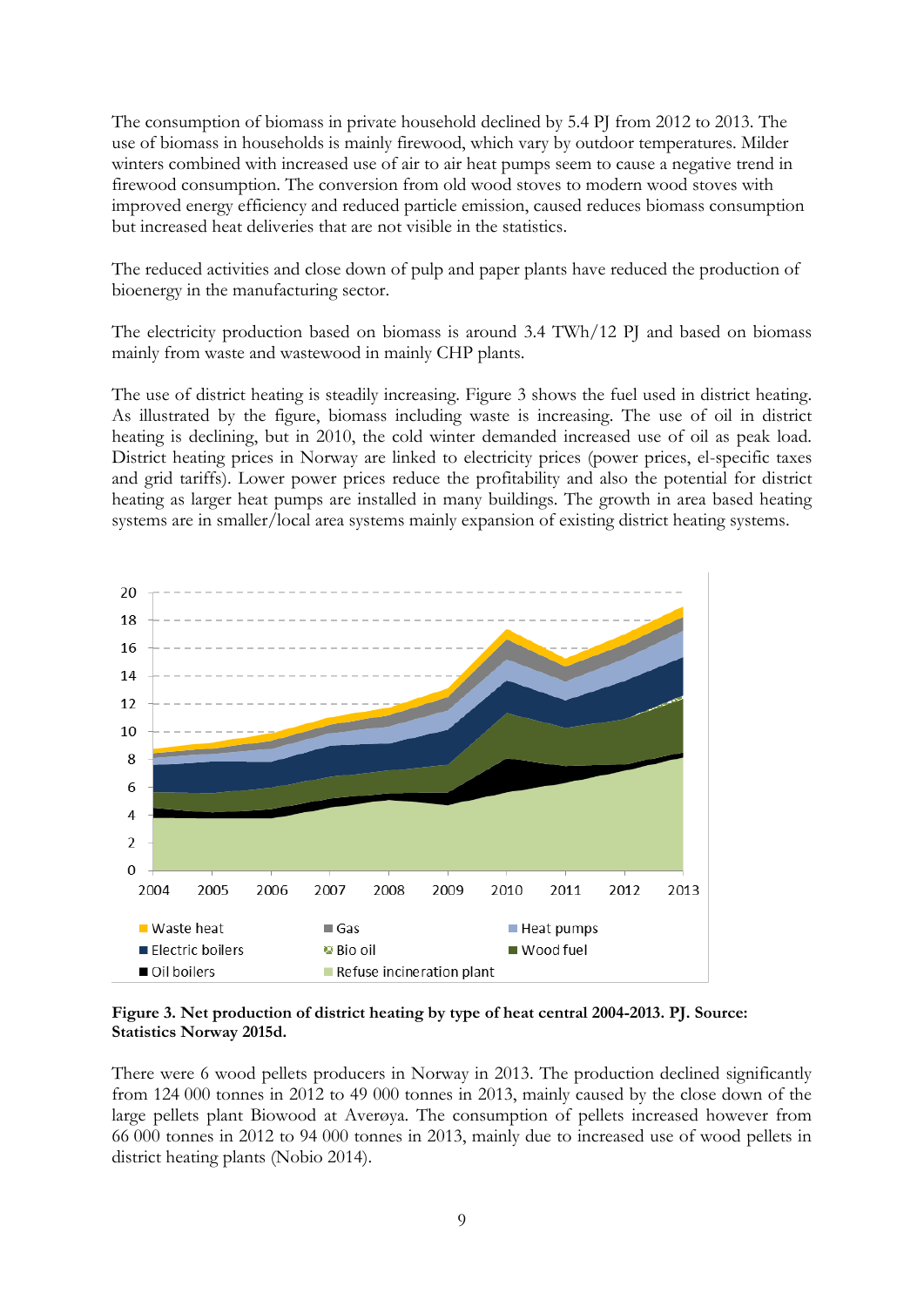In 2013, the consumption of biodiesel decreased by 5 per cent from the year before, despite a 4 per cent increase in diesel consumption for road transport. This meant that the share of biodiesel in diesel fell slightly from the previous year, from around 5.1 to 4.7 per cent. This decrease was partially offset by the fact that more bioethanol was sold, despite a 7 per cent fall in gasoline consumption. Altogether, the share of biofuels in road transport was almost 4 per cent in 2013, compared with 4.1 per cent the year before (Statistics Norway 2015e). There is also an increasing interest in investments and research in second generation biofuel in Norway Borregaard Industries is producing bioethanol based on spruce wood in their biorefinery plant in Sarpsborg Norway. Statkraft SF is looking into the possibility of establishing a large biofuel plant based on wood feedstock at the former Sødra Tofte plant close to Oslo.

# <span id="page-9-0"></span>**3. POLICY SUPPORT AND EXPECTED BIOMASS USE IN 2020**

#### <span id="page-9-1"></span>**3.1 National renewable energy and energy efficiency policy**

The share of renewable in domestic energy consumption was 62% in 2008. Implementation of the EU directive regarding the use of energy from renewable resources (RED, EU, 2009) will force Norway to increase this share and Norway has agreed to increase the renewable share to 67.5%. This is a far higher proportion than in any EU country.

National Renewable Energy Action Plan under Directive 2009/28/EC describes the measures for implementation for the given renewable energy targets for Norway. One important measure to fulfil the renewable energy targets is the establishment of a joint Norwegian-Swedish electricity certificate market that was established January 1. 2012. In the nine years from 2012- 2020, production capacity which shall result in a total of 26.4 TWh renewable electricity production in Norway and Sweden in 2020 will be developed. This corresponds to about 20 per cent of current Norwegian power production. Wind, water and bio energy will be the most important energy resources in the certificate market. Norway is committed to finance 50 per cent of the certificates, regardless of where the production is located in each of the two countries.

The parliament has also adopted a resolution asking the Government to introduce a ban on heating based on fossil fuels in households and for base loads in other buildings in 2020, and a resolution asking the Government to establish a goal for energy efficiency measures in buildings. Moreover, the asked the Government to establish a new Fund for Climate, Renewable Energy and Energy Diversification based on Enova's Base Fund. The fund capital will increase by NOK 10 billion in 2013, NOK 5 billion in 2014, NOK 5 billion in 2015 and NOK 5 billion in 2016.

In addition to biofuel targets (see below), efforts in the transport area were strengthened further through Recommendation to the Storting No. 390 S. Here it was determined e.g. that the current tax advantages associated with purchasing and using zero emission cars will be continued through the next parliamentary term (2017), as long as the number does not exceed 50,000.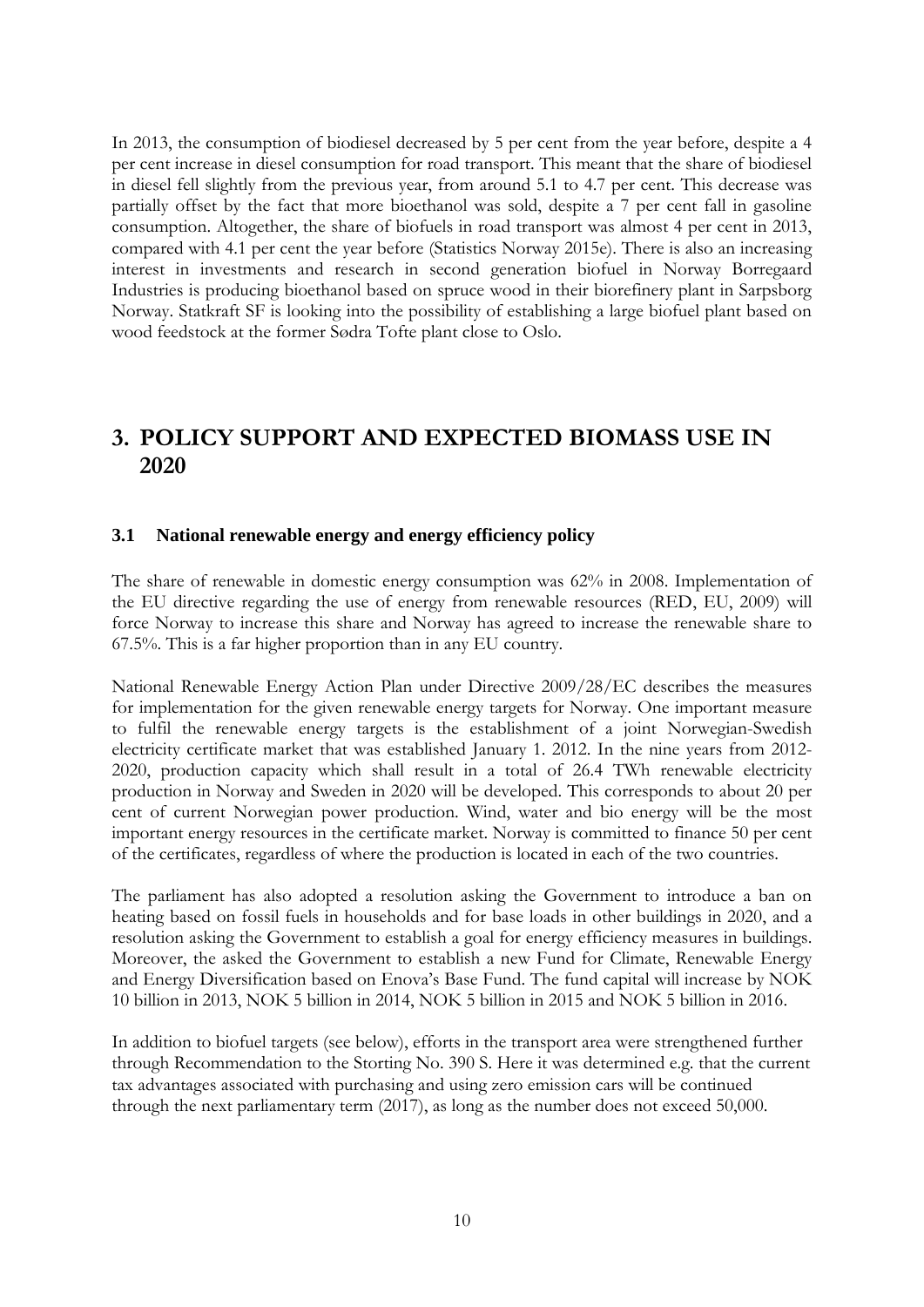#### <span id="page-10-0"></span>**3.2 Targets and support for bioenergy**

In addition to the overall renewable energy and energy saving targets, in 2007 the government has proposed a national target of 14 TWh/50 PJ increased use of bioenergy by 2020. A strategy plan which outlines and coordinates necessary measures in order to reach the bioenergy target was lunched 1 April 2008 (Strategi for økt utbygging av bioenergi, Olje- og energidepartementet, 2008). Measures in the field of bioenergy are divided among different policy areas, where environment, energy, agriculture, forestry and rural development are the most important.

As mentioned above there is a variety of support measures which supports the development of bioenergy. Besides Enova SF, Innovation Norway gives support to district heating and other bio-based energy systems. Investments costs for heating can be supported with 20-40%, a common support level in Europe. The Norwegian Agricultural Authority handles the support and tax measures for forest operations and investments related to bioenergy. Small incentives and relatively low electricity prices explains the low production of bio-based electricity in Norway. The subsidy for extraction of biomass from forests (about 20% support) was removed in 2014.

White Paper No. 21 (2011-2012) states that the Government will increase the mandatory sale of biofuel to five per cent, assuming the sustainability criteria are satisfactory. When enough experience with the sustainability criteria is gained, the Government's goal is to further increase the mandatory sale to 10 per cent. Furthermore, the Government will contribute to the development of the value chain for second generation biofuel and contribute to biogas development in Norway.

Besides investment support, grants for R&D by the Norwegian Research council will be an important instrument for fulfilling the bioenergy strategy. Research and development activities within the field of bioenergy have increased significantly the last 7-8 years. In 2013, the Norwegian Research council launched the large-scale programme for energy research (ENERGIX) which will span a ten-year period. The ENERGIX programme provides funding for research on renewable energy, efficient use of energy, energy systems and energy policy. This encompasses technological, natural science and social science-based research and development. Bioenergy and heating is one of the priority areas in ENERGIX where the objective is to promote sustainable utilisation of Norway's biomass-based energy resources, and developing a knowledge base for the up-and-coming biomass, geothermal and other heating industries, and the combined heat and power industry. Developing sustainable value chains for the development, efficient conversion and use of biofuels is also a priority in the work programme for ENERGIX 2013-2022. The programme spent 332 mill NOK in 2013. In addition to ENERGIX, the research council supports 11 centres for Environment-friendly Energy Research (FME) in order to establish time-limited research centres which conduct concentrated, focused and long-term research of high international calibre in order to solve specific challenges in the field. The total budget for these centres was NOK 360 mill in 2013, of with NK 151 mill was funded by the research council.

Different processes are initiated to explore research needs and opportunities related to renewable energy including bioenergy, including the strategy process *Energi21*. The purpose of Energi21 was to establish a broad and unified R&D strategy between the Government and private industry within the energy sector [\(www.energi21.no\)](http://www.energi21.no/).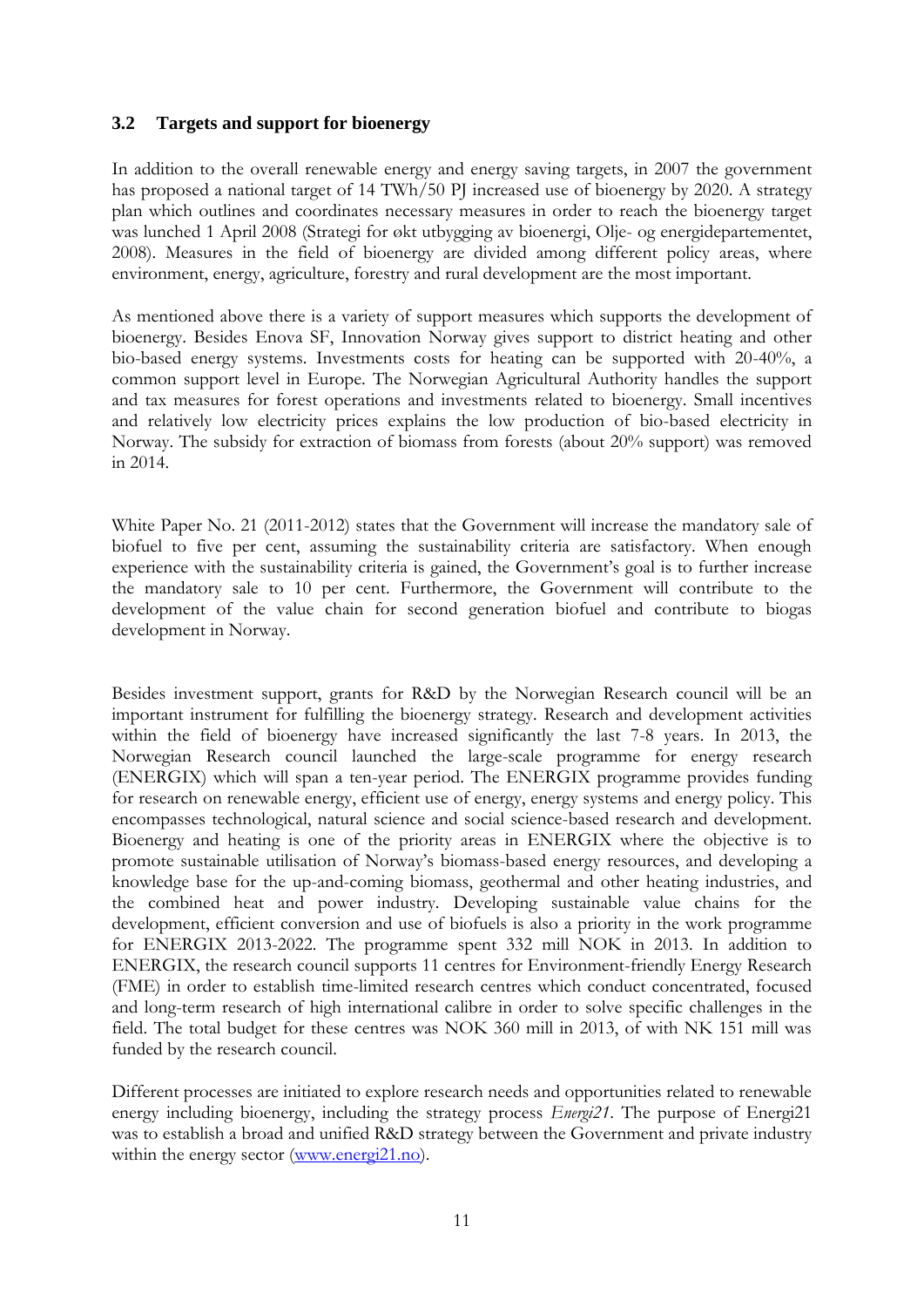#### <span id="page-11-0"></span>**3.3 Expected bioenergy use in 2020**

As noted in the 2011 Task40 country report, heat pumps in central heating systems represent strong competition to biomass when electricity prices are low. The government target of 50 PJ/14 TWh more bioenergy by 2020 compared to the 2007-level is not likely to be met by the heat market. The likely bioenergy state in 2020 is shown in Table 4

|                                 | TWh    |        |
|---------------------------------|--------|--------|
| 2013 bioenergy consumption      | 15.6   | 56.2   |
| Increase in heat (and power)    | $+2.5$ | +9     |
| Increase to 10% in road traffic | $+3$   | $+1()$ |
| 2020 estimate                   | 21.1   | 75     |

**Table 4. Estimates for bioenergy consumption in Norway 2020**

The current energy use in the transport sector is 209 PJ/58 TWh and increased use of liquid biofuels can be a mean to fulfil the government target for bioenergy.

## <span id="page-11-1"></span>**4. BIOMASS PRICES**

Norway has a relatively high price levels both for wood and labour compared to other European countries. As a result, prices of biofuels are also relatively high compared to other countries. The biomass prices for different assortments of biomass delivered forest roadside is shown in Table 5.

| Table 5. Wood chips prices delivered roadside in Norway 2014. Source: Skogdata (2015). |  |  |  |  |  |
|----------------------------------------------------------------------------------------|--|--|--|--|--|
|----------------------------------------------------------------------------------------|--|--|--|--|--|

|                                            | NOK/m <sup>3</sup><br>solid<br>2012 | NOK/m <sup>3</sup><br>solid<br>2013 | $Euro/GJ$ 2013 <sup>1</sup> |
|--------------------------------------------|-------------------------------------|-------------------------------------|-----------------------------|
| Harvest residues, not chipped              | 41                                  |                                     | 1.03                        |
| Wood chips whole trees, con/non-<br>conif. | 60                                  | 101                                 | 1.56                        |
| Wood chips stem wood, conif.               |                                     | 167                                 | 2.58                        |

1) 7.2 GJ/m<sup>3</sup> solid and an exchange rate of  $9NOK/\epsilon$  are used in the calculations.

2014 market prices for chips from stemwood (<35% moisture content) was about  $\epsilon$ 6.8/GJ, whereas the prices for wet wood chips is about  $\text{\textsterling}0.6/G$  lower and  $\text{\textsterling}0.9/G$  lower for chips from harvest residues.

Reduced pulpwood prices due to international market conditions and declined pulp and paper production in Norway has made pulpwood a competitive source of biomass for energy production. Figure 4 shows the estimated wood chips prices delivered plant based on pulpwood prices delivered roadside.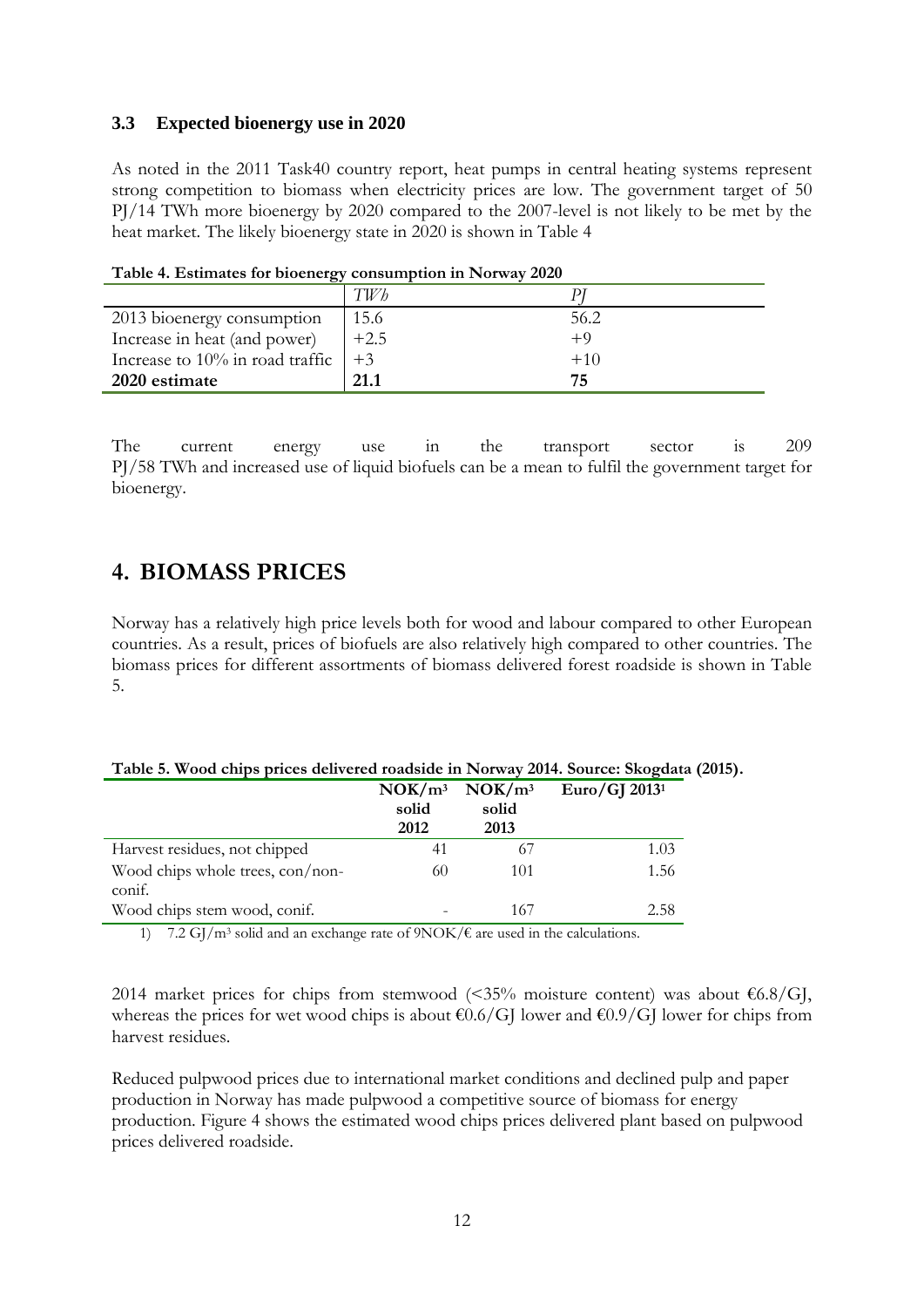

**Figure 4. Estimated wood chips prices delivered plant and based on pulpwood prices delivered roadside. Pulpwood prices from Statistics Norway (2015f), January 2015 exchange rates and assumed transport and chipping costs €11/m<sup>3</sup> solid. Assumed energy content of 6.7 GJ/m<sup>3</sup> for spruce pulpwood, 7.7GJ/m<sup>3</sup> for pine pulpwood and 8.6 GJ/m<sup>3</sup> for non-coniferous pulpwood.**

Figure 5 shows the bulk price development up to 2013 for wood pellets and briquettes relative to 2004. The 2013 bulk price for pellets (plant gate prices for Norwegian producer ex VAT) varied from NOK 1400/ton to NOK 1910/ton with an average of NOK 1508/ton, which corresponds to  $\frac{\epsilon}{168}}$  ton at January 2015 exchange rates.



**Figure 5. Development of bulk prices for wood pellets and briquettes relative to 2004 in nominal prices. Based on data from the Norwegian Bioenergy Association (www.nobio.no)**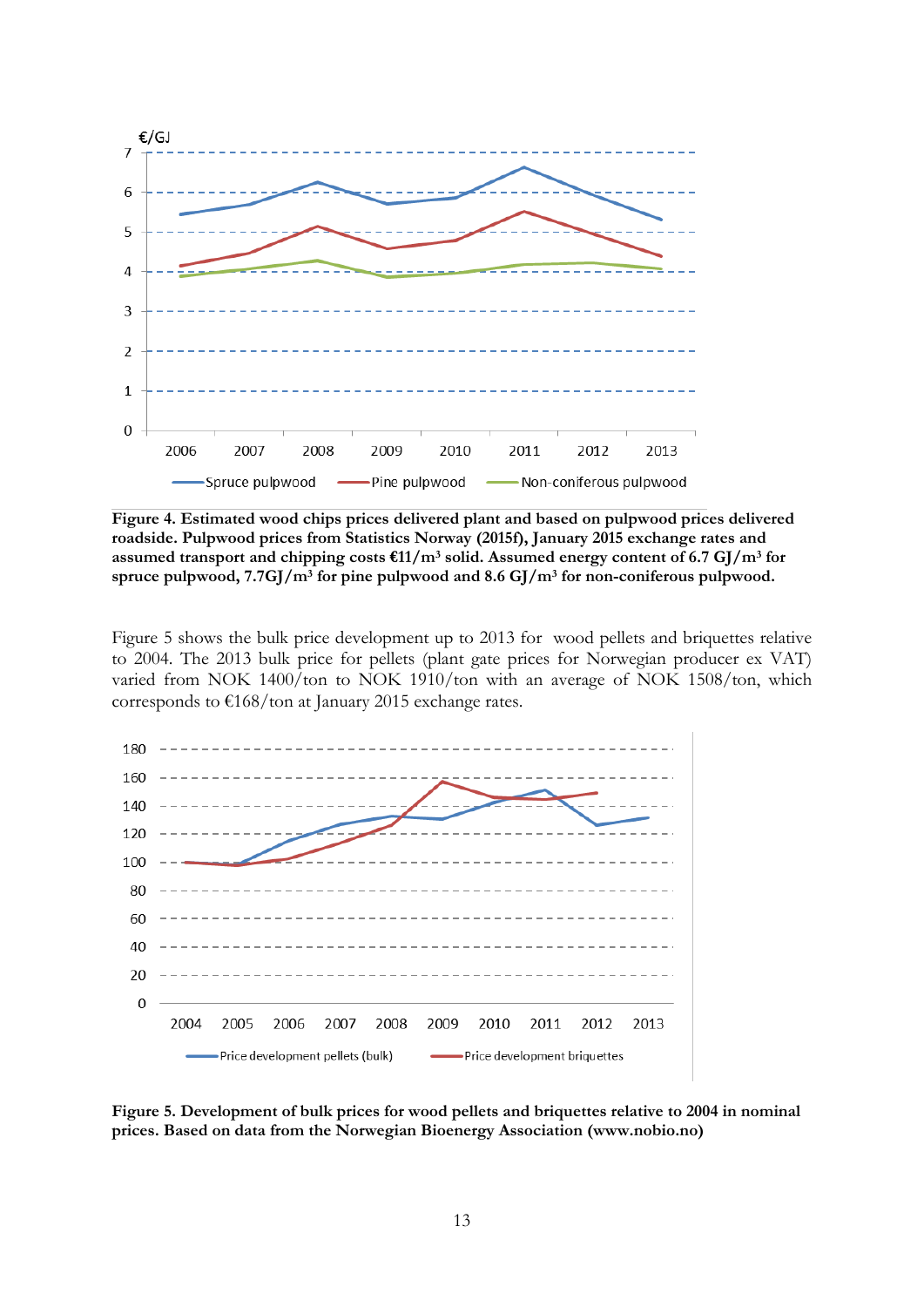The current market price for wood chips in Norway is between 7.2 and 7.7  $\epsilon$ /GJ delivered plant.

## <span id="page-13-0"></span>**5. BIOMASS IMPORT AND EXPORT**

Norway has traditionally been is a significant importer of wood where the main part of the import has been used for pulp and paper production. A share of the imported wood are utilised for energy production, either directly (wood fuel) or indirectly through use of byproducts like bark, sawdust and black liquid. Due to a significant reduction in the pulp and paper production, the consumption of wood consumption has been reduced by about 50% from year 2005 to 2013. As a result, Norway is a net exporter of wood as shown by Figure 6.



**Development wood trade 1988-2013. Data from Statistics Norway (2015**



The direct trade of biofuels are more limited. Table 5 show the import and export of biomass for energy purposes.

|           |         |         | $\cdot$ |         | $\overline{\phantom{a}}$ | ້      |
|-----------|---------|---------|---------|---------|--------------------------|--------|
|           | 2012    |         | 2013    |         | 2014                     |        |
|           | Import  | Export  | Import  | Export  | Import                   | Export |
| Wood      | 40      | 76      | 93      | 123     | 76                       | 286    |
| chips     |         |         |         |         |                          |        |
| Fire wood | 395     | 21      | 412     | 35      | 440                      | 58     |
| Wood      | 641     | 712     | 865     | 393     | 521                      | 172    |
| pellets   |         |         |         |         |                          |        |
| Biodiesel | 4 4 0 3 | 1 4 4 8 | 3786    | 1 5 5 9 | 4 8 0 3                  | 271    |
| Total     | 5 4 7 9 | 2 2 5 7 | 5 1 5 6 | 2 1 0 9 | 5839                     | 786    |

|  | Table 5. International trade of major biofuels. TJ. Source: Statistics Norway (2015g) |  |  |  |
|--|---------------------------------------------------------------------------------------|--|--|--|
|  |                                                                                       |  |  |  |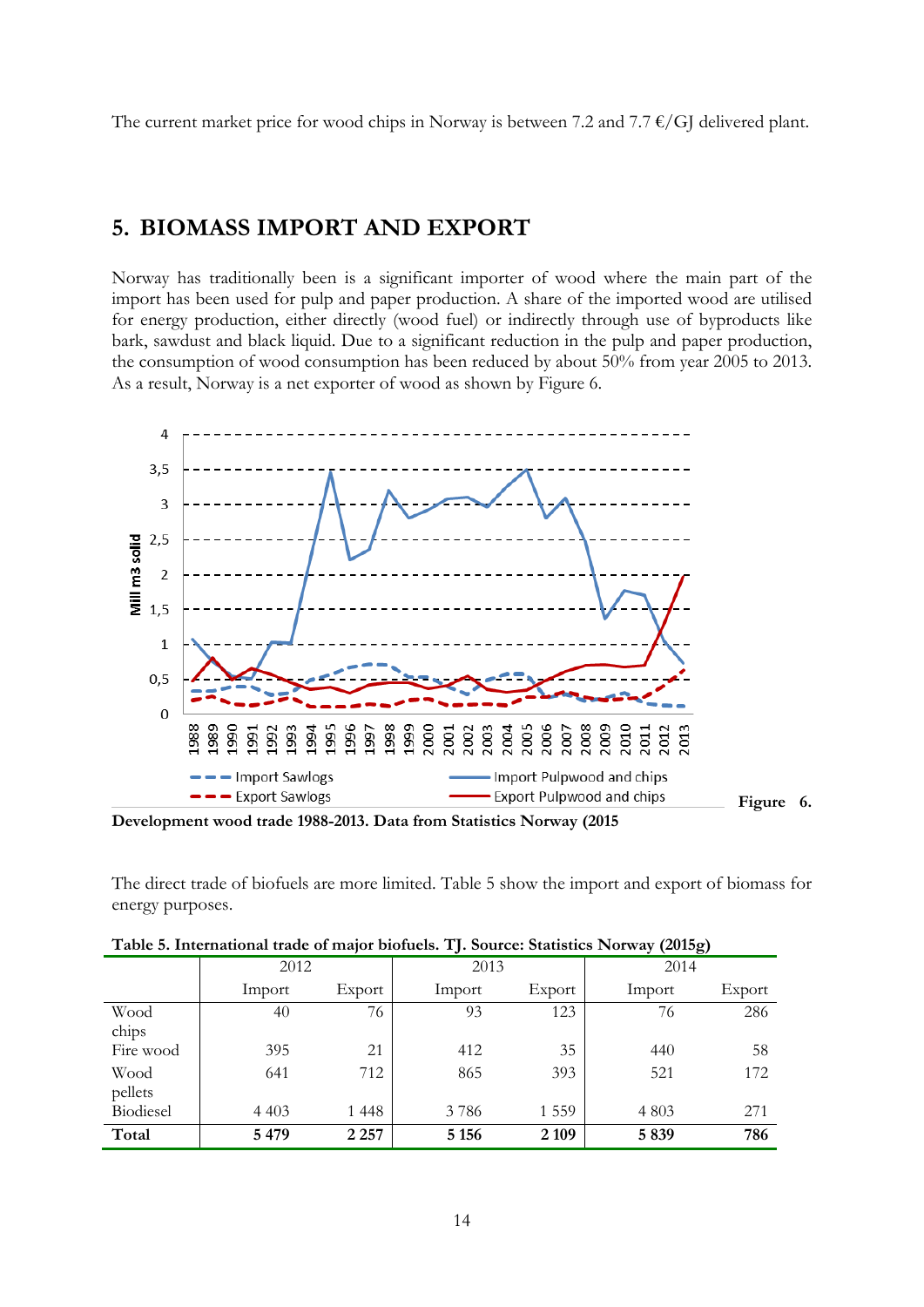The major countries for export and import are shown in Table 6. The importance of the trade flow is shown in Table 5.

| Table 6. Main countries for bioluci trade. Source: Statistics Norway (2015g) |                           |                           |  |  |  |  |
|------------------------------------------------------------------------------|---------------------------|---------------------------|--|--|--|--|
| Product                                                                      | Main countries for import | Main countries for export |  |  |  |  |
| Wood chips                                                                   | Sweden                    |                           |  |  |  |  |
|                                                                              | Denmark                   | Germany                   |  |  |  |  |
|                                                                              | Russia                    | Finland                   |  |  |  |  |
| Fire wood                                                                    | Estonia                   | Sweden                    |  |  |  |  |
|                                                                              | Russia                    | Denmark                   |  |  |  |  |
|                                                                              | Latvia                    | Iceland                   |  |  |  |  |
| Wood pellets                                                                 | Sweden                    | Finland                   |  |  |  |  |
|                                                                              | Russia                    | Sweden                    |  |  |  |  |
|                                                                              | Lativa                    | Ireland                   |  |  |  |  |
| Biodiesel                                                                    | Netherlands               | US A                      |  |  |  |  |
|                                                                              | Germany                   | Great Britain             |  |  |  |  |
|                                                                              | Lithuania                 | Denmark                   |  |  |  |  |

**Table 6. Main countries for biofuel trade. Source: Statistics Norway (2015g)**

# **5. BARRIERS AND OPPORTUNITIES**

As the power production in Norway close to 100% renewable and likely expansion in power production will be wind and small scale hydro, the main potential for increased use of bioenergy is within the heating and transport sectors. Low electricity prices combined and limited availability of hydronic systems for heat transport, limit the potential for bioenergy when expected power prices are low. The European thermal power prices is setting the marginal price of electricity in Norway. Coal and CO<sub>2</sub> prices will be decisive factors for profitability and investments in biomass heating.

As shown above, Norway has an active strategy for more use of electric cars. Biofuels including biogas is viewed to have a supplementary role in road transport, but volumes are likely to increase. There has been public attention about the possibility of using biofuels in aviation and the aviation authorities in Norway is playing an active role in exploring these possibilities. Norway is also major player in international shipping, but little attention is observed regarding use of biofuels in that sector.

Sustainability criteria and for biofuels is under some public debate and there is some controversy regarding GHG reduction potential of use of forest resources for energy production and especial for second generation biofuel production, especially the time frame of the GHG savings.

The decline in pulp and paper production has resulted in more roundwood export both by road and by ocean transport. Improvements of shipping terminals for wood especially from the west coast can improve the opportunities also for biomass export.

Forest activities in Norway are certified under ISO 14000 and PEFC-regimes [\(www.pefcnorge.org\)](http://www.pefcnorge.org/). As described in Chapter 3.1, sustainability criteria for biofuel set by the EU will affect the role of biofuel in the transport sector as it is mainly imported and Norway is likely to follow EU policies regarding this matter.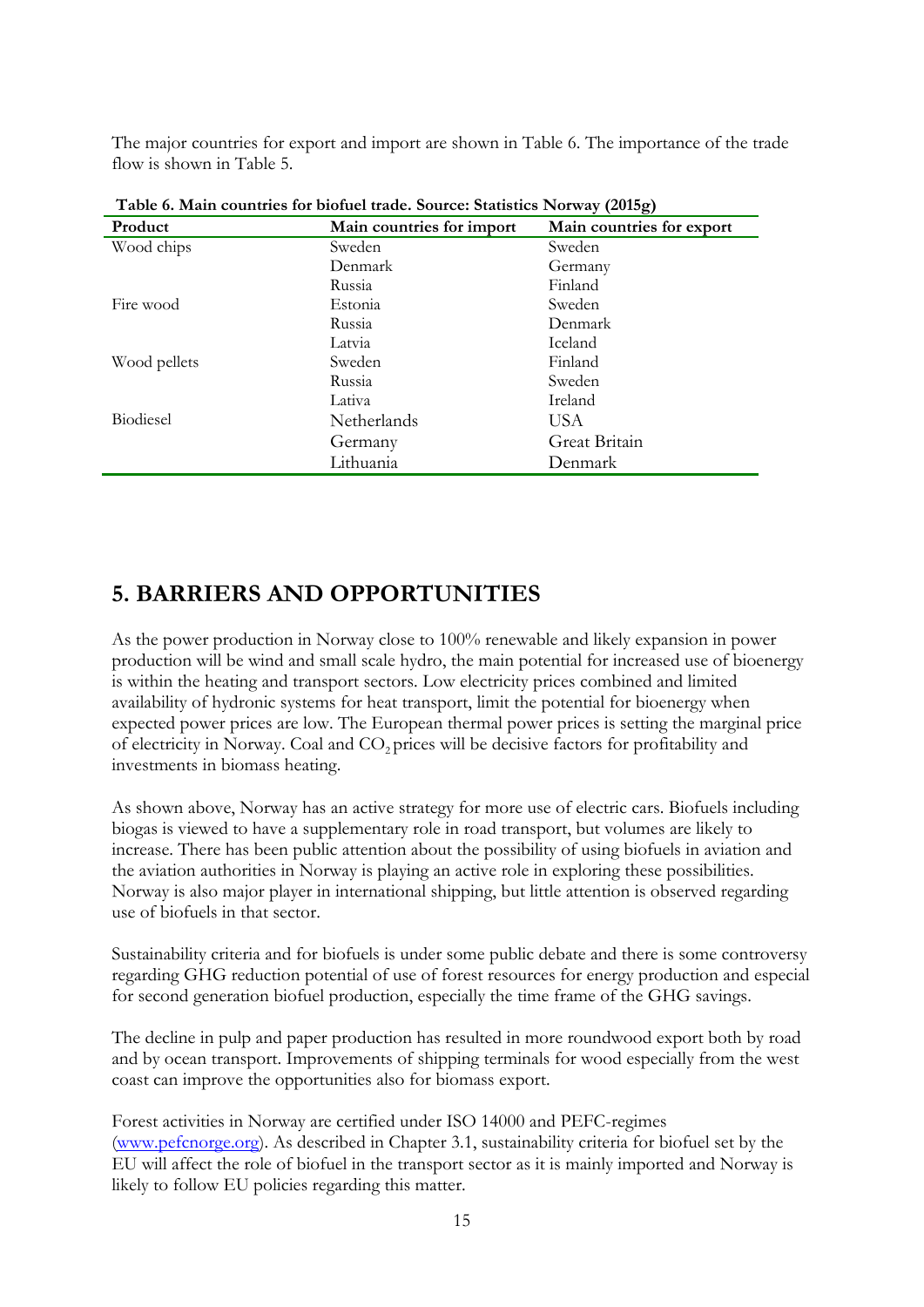The main barriers for increased use of bioenergy in Norway are relatively low prices of electricity in relation to the investment costs for bioenergy systems. Air to air heat pumps play an increasing role in detached houses and larger heat pumps with heat exchange to ground or sea water as a major competitor to biomass systems. In existing buildings, increased used of bioenergy is in the short run limited to current infrastructure, water born heat distribution and chimneys in private households. 75% of the buildings for living and 50% of the buildings in the service sectors are based on heating by electric space heaters.

#### **References**

National Renewable Energy Action Plan under Directive 2009/28/EC. [http://ec.europa.eu/energy/renewables/transparency\\_platform/doc/dir\\_2009\\_0028\\_action\\_plan\\_norwa](http://ec.europa.eu/energy/renewables/transparency_platform/doc/dir_2009_0028_action_plan_norway__nreap.pdf) [y\\_\\_nreap.pdf](http://ec.europa.eu/energy/renewables/transparency_platform/doc/dir_2009_0028_action_plan_norway__nreap.pdf)

Bergseng, E, Eid, T, Rørstad, P.K and Trømborg, E 2012. Bioenergiressurser i skog – kartlegging av økonomisk potensial. Rapport nr 32-3012. NVE

NOU 2012:9. Energiutredningen – verdiskaping, forsyningssikkerhet og miljø.

Nobio 2015. The Norwegian Bioenergy Association. Market report for pellets 2013. Available at [www.nobio.no](http://www.nobio.no/)

The Norwegian Government 2007. Stmelt. Nr 24 (2006-2007) Norsk klimapolitikk. <https://www.stortinget.no/no/Saker-og-publikasjoner/Saker/Sak/?p=36432>

The Norwegian Government 2013. Meld.St. 21 (2011-2012) Norsk Klimapolitikk. <https://www.stortinget.no/no/Saker-og-publikasjoner/Saker/Sak/?p=52754>

Skogdata 2015. Wood prices. Available at:<http://skogdata.no/virkesstatistikk>

Statistics Norway 2015a. Annual national accounts, 1995-2013. [https://www.ssb.no/en/nasjonalregnskap-og-konjunkturer/statistikker/nr/aar/2014-11-](https://www.ssb.no/en/nasjonalregnskap-og-konjunkturer/statistikker/nr/aar/2014-11-20?fane=tabell&sort=nummer&tabell=206916) [20?fane=tabell&sort=nummer&tabell=206916](https://www.ssb.no/en/nasjonalregnskap-og-konjunkturer/statistikker/nr/aar/2014-11-20?fane=tabell&sort=nummer&tabell=206916)

Statistics Norway 2015b: Energy balance. Table 09380. [https://www.ssb.no/en/energi-og](https://www.ssb.no/en/energi-og-industri/statistikker/energiregn/aar/2014-11-05?fane=tabell&sort=nummer&tabell=203574)[industri/statistikker/energiregn/aar/2014-11-05?fane=tabell&sort=nummer&tabell=203574](https://www.ssb.no/en/energi-og-industri/statistikker/energiregn/aar/2014-11-05?fane=tabell&sort=nummer&tabell=203574)

Statistics Norway 2015c: Elctricity, annual figures, 2012. https://www.ssb.no/en/energi-ogindustri/statistikker/elektrisitetaar/aar/2014-03-28

Statistics Norway 2015d. District heating, 2013. [StatBank source table](file:///d:/Documents%20and%20Settings/Erikt/Local%20Settings/Temporary%20Internet%20Files/Content.IE5/G326FVNJ/StatBank%20source%20table%2009469.%20https:/www.ssb.no/en/energi-og-industri/statistikker/fjernvarme/aar/2014-10-14%3ffane=tabell&sort=nummer&tabell=200987) 09469. [https://www.ssb.no/en/energi-og-industri/statistikker/fjernvarme/aar/2014-10-](file:///d:/Documents%20and%20Settings/Erikt/Local%20Settings/Temporary%20Internet%20Files/Content.IE5/G326FVNJ/StatBank%20source%20table%2009469.%20https:/www.ssb.no/en/energi-og-industri/statistikker/fjernvarme/aar/2014-10-14%3ffane=tabell&sort=nummer&tabell=200987) [14?fane=tabell&sort=nummer&tabell=200987](file:///d:/Documents%20and%20Settings/Erikt/Local%20Settings/Temporary%20Internet%20Files/Content.IE5/G326FVNJ/StatBank%20source%20table%2009469.%20https:/www.ssb.no/en/energi-og-industri/statistikker/fjernvarme/aar/2014-10-14%3ffane=tabell&sort=nummer&tabell=200987) 

Statistics Norway 2015e. Energy account and energy balance, 2012-2013. <https://www.ssb.no/en/energiregn/>